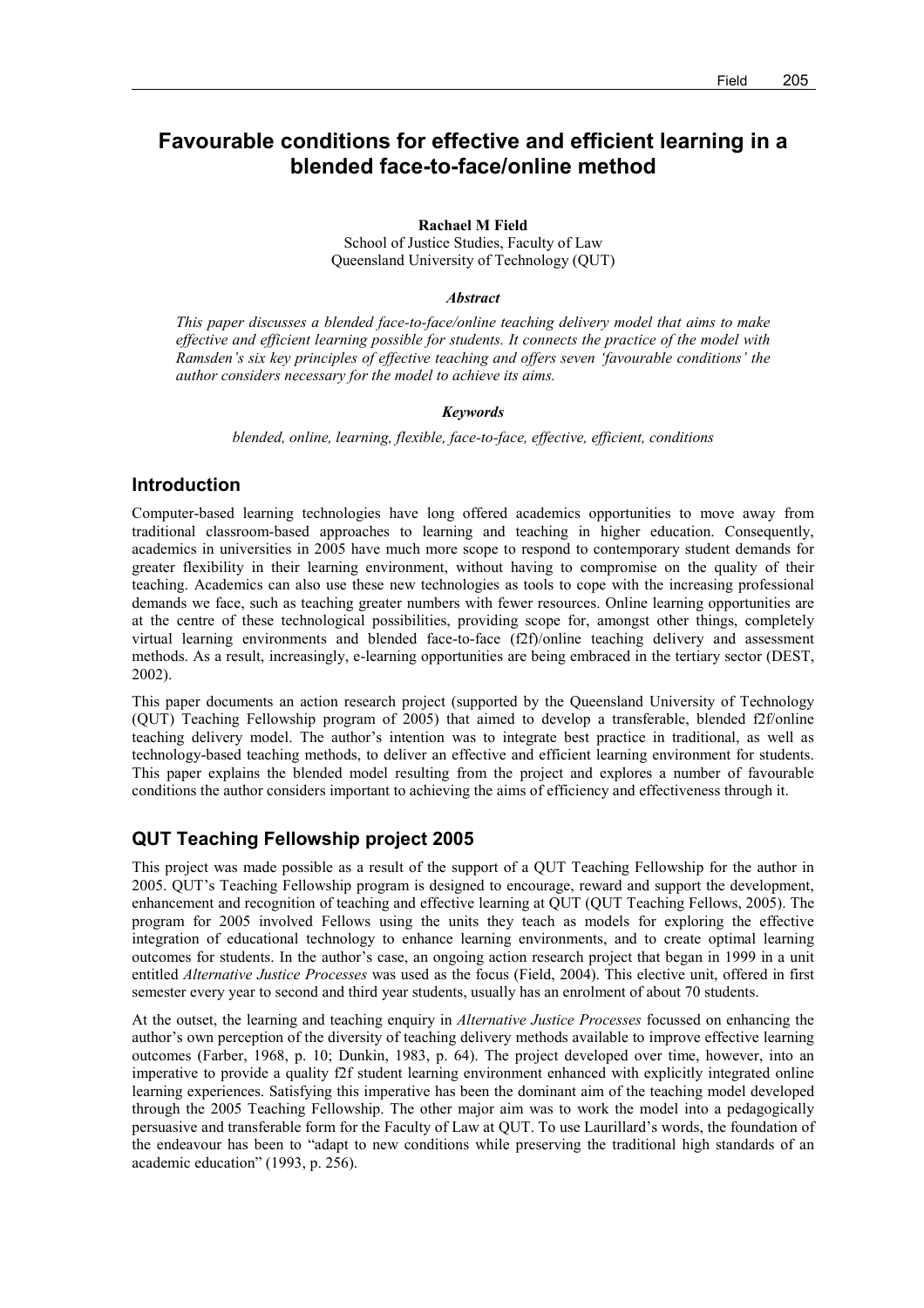The blended f2f/online model trialed in 2005 involved three key components aimed at achieving effective and efficient learning (what is meant by this term is discussed in more detail below). The first component involved provision of unit content to students via a detailed study guide workbook following a modular, structured approach. The workbook incorporated content, key summaries, readings, thinking points and discussion questions. It was designed to obviate any perceived need on the part of students for a unit textbook, as well as the need to provide ëlecture notesí to students. It acted as the foundation for content and concept learning in the unit, and was used to fundamentally support the f2f and online learning environments. The workbook acted as a springboard for the critical analysis, theoretical and attitudinal learning objectives of the unit.

The second component of the model involved replacing f2f traditional lectures with active learning f2f workshops. These workshops took place in the first two weeks of the semester and then every alternate week. The design of the action learning workshops aimed to build a strong, trusting community of learning amongst the students, as well as to create an enthusiastic, motivating learning environment that encouraged deep learning. Two special aims of the first two f2f sessions of the semester were: to develop a relationship and rapport amongst the students, as well as between the students and the lecturer, to facilitate and encourage participation in the online component of the model; and, to consult and negotiate with students about the unit delivery model and key assessment issues in order to finalise a collective learning contract about these matters.

The third component of the model involved assessed online discussion worth 30% of the overall unit grade. The online discussions constituted the learning and teaching focus for 5 weeks of the semester and were highly structured. Three discussion topics, developed from the study guide workbook, were provided to students for each online week; students chose only one on which to make their contributions. Whilst structured, the discussion topics were specifically designed to have no right or wrong answer, and to allow for (and in fact encourage) a range of possible correct responses and perspectives.

As noted above, the model explicitly involves students in discussing and negotiating (in class and online) aspects of the teaching delivery model and assessment program for the unit. For example, the Semester 1 2005 cohort of students successfully negotiated for the 30 marks allocated to participation in online discussions to be divided into 6 marks for each week of the semester spent online. Also, the marking criteria for the online discussions were developed in consultation with students. These criteria centred on the number of contributions, the quality of contributions to discussion on the topic (Bender, 2003, p. 58), evidence of reflection (including self-reflection, and reflection on/response to/engagement with other students' contributions), and evidence of thoughtful and critical analysis. The criteria were developed more fully for students in a criteria referenced assessment sheet that provided progressive formative feedback on each week's online work, as well as the summative mark for the week. Two take-home exams of 35% value each completed the assessment program. The take-home exams included short answer questions as well as researched, analytical questions. Elements of the online discussions that had generated significant interest were integrated into both of these assessment pieces.

Student feedback on the model used in the unit in Semester 1 2005 was predominantly positive. In Week 8 of the semester, 20 students of a cohort of 67 responded to a formal (university administered) voluntary online unit evaluation. On a scale of 1-5 (where 5 is the best) the unit scored 4.6 with 19 students saying that overall they rated the unit as being good or very good. All students who responded to the evaluation either agreed or strongly agreed that the teaching methods used in the unit worked together to help them to learn; that the assessment criteria explained clearly how the assessment items were to be marked; and that they understood the requirements of the overall assessment program. Fifteen of the 20 students strongly agreed that the author had developed a class atmosphere that helped them to learn, and 19 students agreed or strongly agreed that online resources had been used in ways to help their learning. Some students chose independently to provide further written feedback about their experience of the unit. One student wrote: "Alternative Justice Processes has been a valuable unit within the Justice degree. It has adapted to student needs in its method of assessment and appreciation of this has been shown in the quality of contributions made particularly within the online component. The flexibility and support of the unit coordinator has ensured a constructive and positive learning environment where students have participated on a high level."

## **What is meant by effective and efficient learning in the blended model developed for this project?**

The notion of making effective and efficient learning possible (Laurillard, 2002, p. 11; Ramsden, 1992, p. 5), has been central to this project, and is foundational to the favourable conditions for the model articulated below. The author's understanding of these concepts therefore warrants elaboration.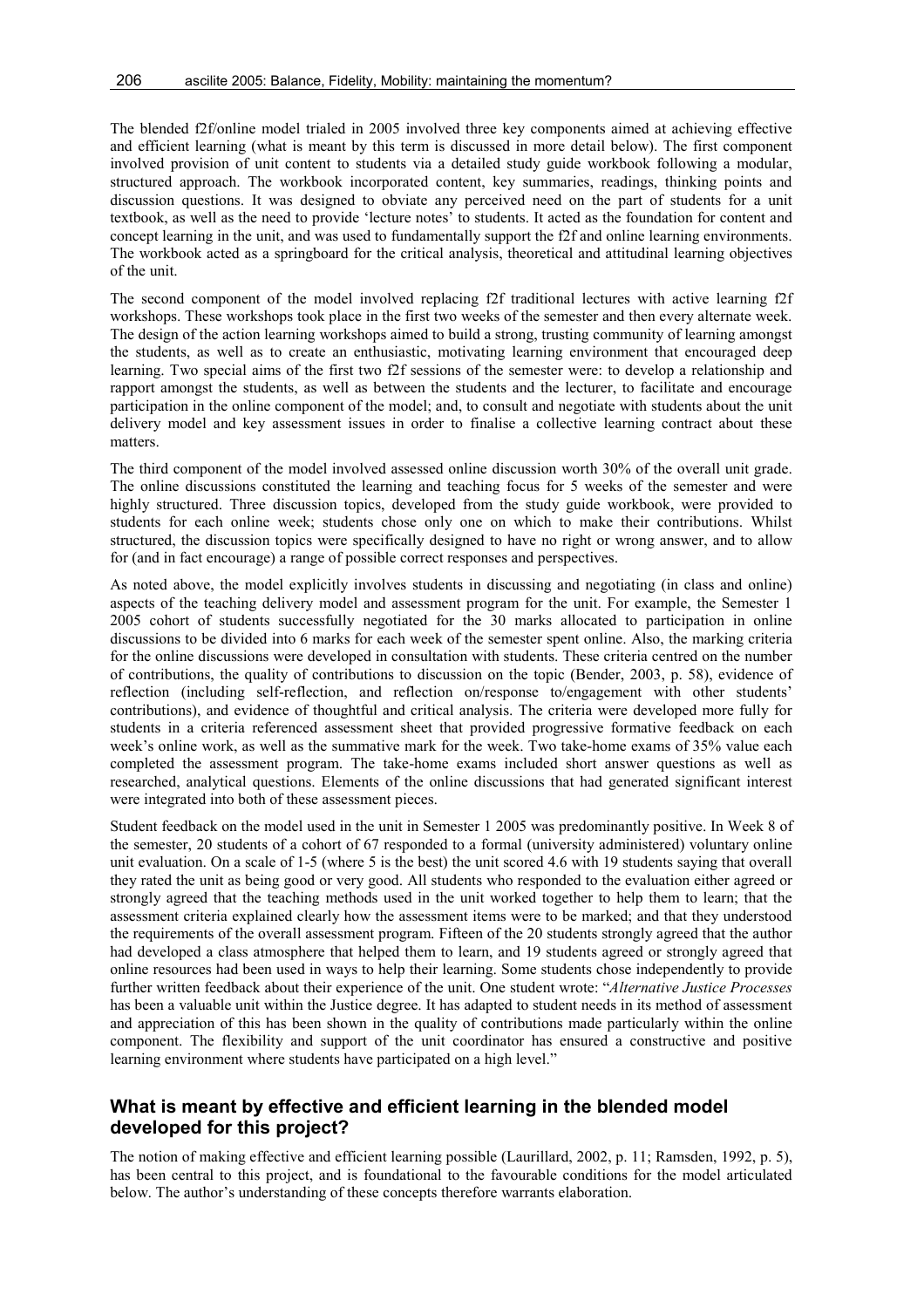#### *Effective learning*

The idea of effective learning is understood to be directly connected to effective teaching. Effective teaching can be thought of as being the process of making student learning possible (Ramsden, 1992, p. 5). And yet, as student learning is possible on a number of different levels, ranging from deep to superficial, it is more than this alone. Effective teaching is considered in this project, then, to mean teaching that creates an environment in which deep learning outcomes for students are made possible, where high quality student learning is promoted, and where superficial approaches to learning are discouraged (Ramsden, 1992, p. 86). Achieving effective learning in this way requires a student-centred, outcome-focused approach that encourages high-level cognitive engagement with unit content and concepts. It is also requisite that students are motivated to learn through the teaching process (Wlodkowski, 1999). Socio-constructivist theories confirm the importance of community and interactive forces to motivation (Wlodkowski, 1999, p. 8), which, in turn, links effective teaching with modes of delivery that promote engagement and discussion (Dunkin, 1983, p. 75; Cannon, 1988, p. 3) in ways that allow for egalitarian participation (Bender, 2003, p. 65). Effective teaching can also be considered from the perspective of the provision of learning experiences that reach out to students' different learning styles and preferences.

Ramsden articulates six key principles of effective teaching in higher education that can act as indicators of achieving effective learning (Ramsden, 1992, p. 86). Concerns exist about the efficacy of both traditional f2f teaching methods, such as lecturing (Beard, 1976, p. 100; Gibbs, 1982; Cannon, 1988, p. 3; Kraft, 1990; Bridgstock, 1995, p. 1; Hativa, 2000, p. 75; Laurillard, 2002, p. 92), and online methods (Barbera, 2004; Benigno & Trentin, 2000; Oliver, 2004, p. 1), in achieving effective learning. Ramsden's principles are used here, however, to demonstrate how the design of this blended model was specifically targeted at creating a learning environment that satisfies the concept of effective learning articulated above.

Ramsden's first principle of effective teaching is that of ensuring student interest (which includes making learning of unit material a "pleasure" for students) and providing skilled explanation (Ramsden, 1992, p. 96). In this model, the three components of the method; namely, the study guide workbook, the f2f active learning sessions, and the assessed online discussions, were designed to work together to achieve this principle. The key strategy adopted in the model's design was reliance on Laurillard's 'conversational framework' (2002, pp. 86–89). This framework is based on "iterative dialogue" that is "discursive, adaptive, interactive and reflectiveî (Laurillard, 2002, p. 86). Clarity of explanation was therefore achieved through the provision of content and conceptual material in both written and spoken form, allowing it to be questioned, unpacked and explored through critical dialogue in the f2f and online contexts.

Ramsden's second principle of effective teaching in universities is that of demonstrating concern and respect for students and student learning; that is, it is considered mandatory for good teaching, and therefore essential for effective learning, that teachers are conscious and considerate of students (Ramsden, 1992, p. 97). This principle links with Ramsdenís fourth, which involves ensuring that students are given clear goals and intellectual challenge. As Ramsden notes, it is important that "control over learning should reside both with the teacher and with the student" (Ramsden, 1992, p. 100). In the teaching model developed in this project, a number of key approaches are central to implementing these two principles. All of the approaches centre on explicit and personal communication with students. The first is the use of the conversational framework, referred to above, for teaching and interaction in the unit. The second approach is the strategic use of student consultation and negotiation processes to demonstrate concern for the students' contexts and needs, and to allow them to articulate in their own words what these are. From this point learning goals can be understood in a collaborative context and the learning experience, within the developed overarching pedagogical framework, can be tailored to respond explicitly to student circumstances. In this project a formal evaluation was conducted in Week 8, however informal qualitative evaluations were conducted in class in Weeks 1 and 4 also. Student requests in the negotiation process were not always agreed to, but they were always responded to, and where the incorporation of requests was not possible, this was discussed and explained.

The third principle of good teaching in tertiary environments, according to Ramsden, is that of providing appropriate assessment and feedback. Ramsden comments that for students, "of all the facets of good teaching that are important to them, feedback on assessed work is perhaps the most commonly mentioned" (Ramsden, 1992, p. 99). Hisham, Campton and FitzGerald (2004, p. 5) note the particular importance of providing formative feedback to students about their online learning, and of using, as was done in this model, progressive assessment throughout the semester so that students have an opportunity to improve their performance against the marking criteria. In this model the assessment was equally weighted across three tasks, the criteria for marking each was discussed and negotiated with students (and published on the online site), and feedback was given via criteria referenced feedback sheets and *powerpoint* presentations in class and online. The approaches to assessment adopted in the model aimed to facilitate the students' understanding of the relevance of assessment in the unit to their effective learning, to respect student choice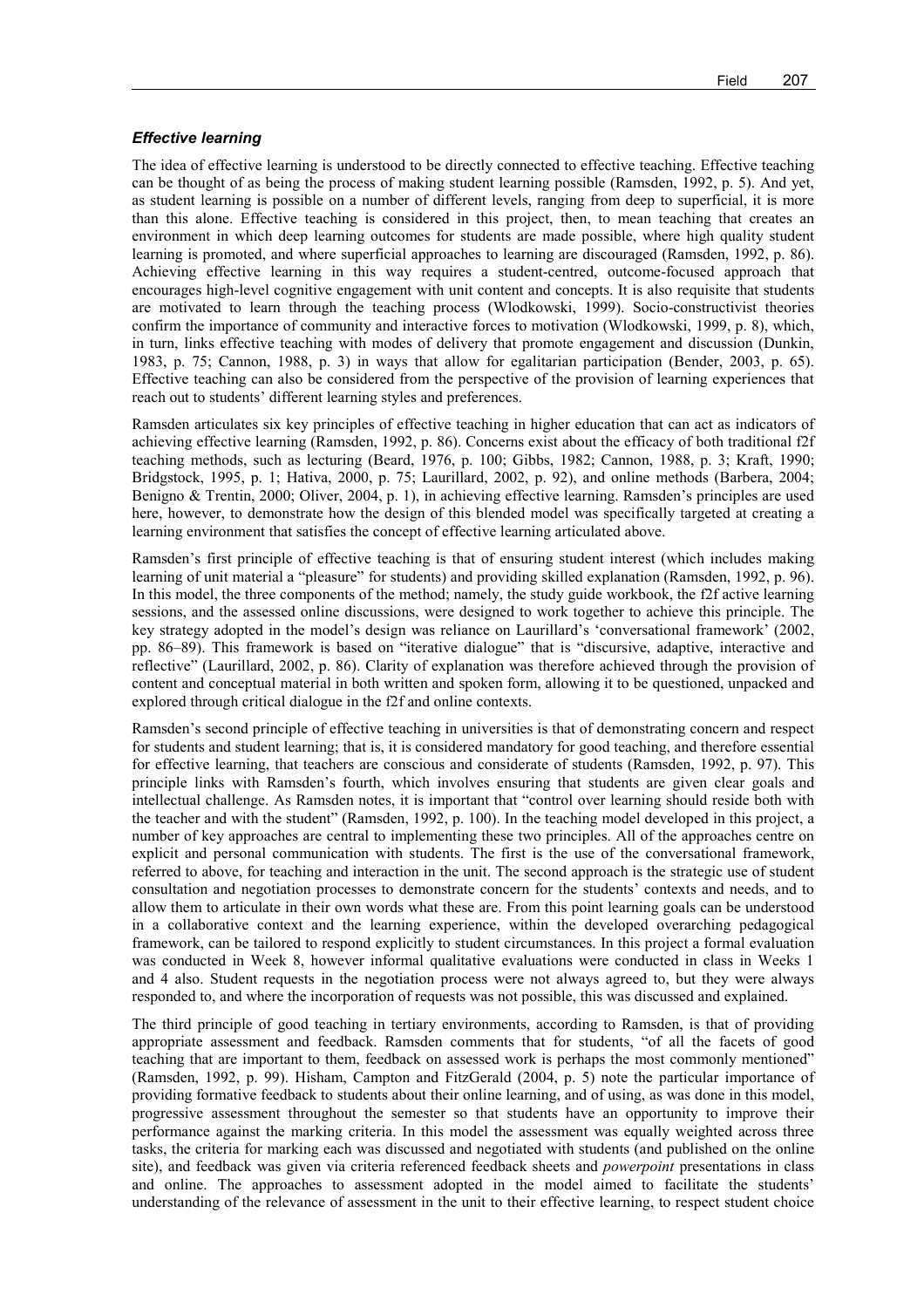and perspective in designing aspects of the assessment process (Anderson, Boud, & Sampson, 1996, pp.  $10-12$ ), and to provide a sound and clear structure to how students could improve their performance in assessment.

Ramsden's fifth principle concerns the creation of a learning environment that encourages independence, control and active engagement. The basis for this principle is the support in the educational literature for cooperative learning over competitive and individualistic learning (Ramsden, 1992, p. 101). In this model, the focus on discursive, active and collaborative learning aimed to engage students with "the content of learning tasks" in a way that enabled them "to reach understanding" (Ramsden, 1992, p. 100). It also aimed to encourage students to become active-learners in their own right, thereby promoting student independence (Sheffield, 1974). In both the f2f workshops and the online discussion environment Laurillard's conversational framework formed the basis of necessitating student activity through conversation. In both environments learning became "lively, dynamic, engaging and full of life" (Cannon & Newble, 2000, p. 71). The conversational experience involved talking, reading, and thinking in the f2f workshops; and in the online context these activities were extended to conversation through writing. In the f2f environment conversations were structured, for example, using techniques such as questioning, small group activity, 'buzz groups', one to one discussion, reading, problem-solving activities, and brainstorming (Cannon & Newble, 2000, pp. 72–74). The online discussion fora focused on collaborative yet individually timed contributions that evidenced the fact that students had "more time to be reflective and provide well-thought-out answers" (Bender, 2003, p. 65) than in the f2f classroom.

The final principle identified by Ramsden is that of ensuring that teachers learn from students. As Ramsden comments, "none of the foregoing principles is sufficient for good teaching. Effective teaching refuses to take its effect on students for granted. It sees the relation between teaching and learning as problematic, uncertain, and relative. Good teaching is open to change: it involves constantly trying to find out what the effects of instruction are on learning, and modifying that instruction in the light of the evidence collected" (Ramsden, 1992, p. 102). The action research basis to this project and its ongoing reflective, collaborative nature has been a specific design element of the model to ensure that it is informed by, and responsive to, student needs, and that it is based on students' real experiences of learning rather than assumptions and approaches founded only on theoretical notions. The process of refining and improving the model remains ongoing, and the specific format of the model for each new semester will continue to respond to each new cohort of students, their needs and contexts.

## *Efficient learning*

What is meant in this paper by efficient learning also warrants brief elaboration. Whereas *effective* teaching and *effective* learning are directly correlated and causative, some tension can arise from the differences between what might be considered *efficient* learning from the student perspective and what might be considered *efficient* teaching from a lecturer's perspective.

Contemporary students increasingly appear to require flexibility in the conditions and requirements of their learning environment to allow them to learn efficiently. Time constraints imposed by the struggle of balancing study, family, work commitments, and social obligations (Schrum  $\&$  Hong, 2002), mean that flexible approaches to learning, such as the model discussed in this paper, can assist students to learn efficiently within the context of their complex life matrix. Students therefore want to be able to choose — to some extent at least — when, where and how they will learn. Teaching approaches that are focused only on f2f on-campus classes are inevitably limited by the static nature of the time and place in which they make learning possible. In contrast, "the online class is available 24x7" (Bender, 2003, p. 65; Salmon, 2000, p. 17). A model that integrates, therefore, flexible learning components such as the provision of 'own time' online learning and assessment, and unit content transmission through a study guide workbook, provides significant efficiency benefits to students. Efficiency for students also results from clarity, through explicit communication, about what is expected of them in terms of learning objectives, outcomes and goals and how these relate to assessment. For the many students who increasingly appear to approach their learning from an assessment driven strategic perspective, providing assessment that seeks to work positively with this perspective, possibly achieves a better context in which efficient learning is made possible for students. Where students are assisted to learn efficiently, it is arguable that the positive attitudinal impact of this will further assist with achieving effective learning.

For academics, too, the idea of efficient learning has a critical time element. In the contemporary tertiary environment we are increasingly required to teach not only well but also more efficiently. The concept of time in this context has become emotive and value-laden (Salmon, 2000, p. 43). Damoense (2003, p. 5), for example, asserts: "teaching online is more demanding than traditional face-to-face teaching, especially in terms of the time required". Institutional and government-initiated imperatives to teach 'smarter' are also related to demands that academics find more time for higher levels of research activity, as well as teach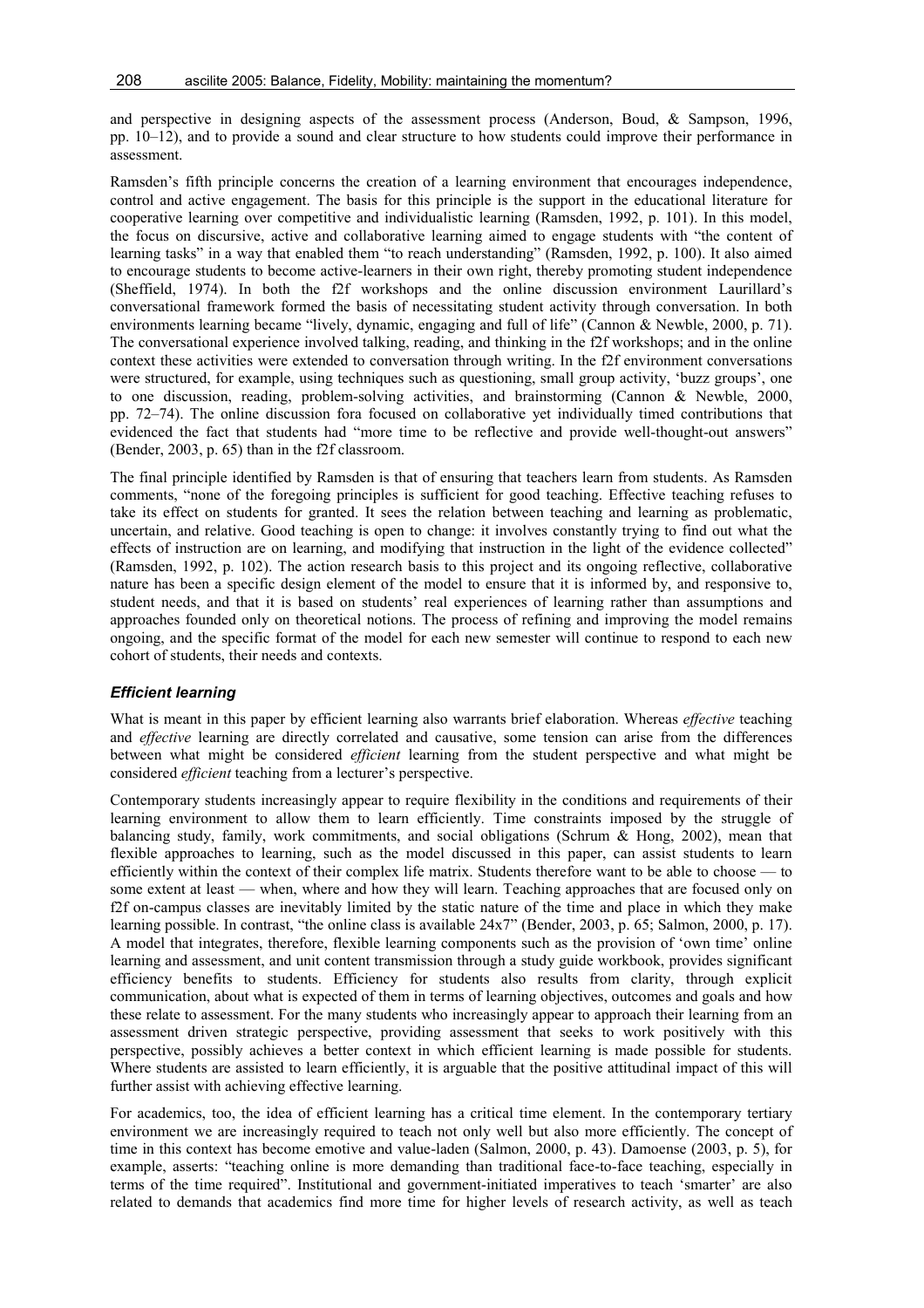greater numbers of students with fewer resources. In the light of seeking to achieve a wider acceptance of blended models, it is important then that some studies are starting to show that online learning opportunities are allowing for "higher student:faculty ratios to be achieved, with a satisfactory or perhaps increased learning experience" (Salmon, 2000, p. 20).

What does need to be acknowledged for teachers who are prepared to work with different learning and teaching models, however, is that "the stakes and costs of innovation are high" (Salmon, 2000, p. 89) and so attempts at new and effective approaches need to be supported in faculty workloads and embedded in faculty practices. The dissemination of success stories and the sharing of tested and workable templates is also important. The conditions discussed in the next section of this paper aim to make this model transferable for practice by others in their teaching.

## **Favourable conditions for achieving effective and efficient learning with a blended teaching model**

The conduct of this project under the QUT Teaching Fellowship program has resulted in the identification of ìcertain favourable conditionsî (Ramsden, 1992, p. 116) for effective and efficient learning to be possible in a blended f2f/online teaching method such as the model presented here. These conditions relate directly to, and clearly reflect, the principles of effective teaching discussed in relation to the model above.

## *Condition 1: A commitment to best practice in, and the theoretical foundations of, effective and efficient learning in both f2f and online environments*

It is critical for the model advocated here that any practitioner of it is committed to the theory that underpins it and the notions of best practice that it represents. The conversational framework at its core, and the principles of effective teaching that inform it, require an acknowledgment that the traditional expository lecture method is no longer appropriate (Ramsden, 1992, p. 101), and that the question of what we do with our lecture time needs ongoing critical reflection, if tertiary educators are to make effective and efficient learning possible.

The aspects of best practice teaching, for both f2f and online contexts, evidenced in this model require a commitment to active student learning as the key facilitator of deep learning (Laurillard, 2002, p. 13, referring to the work of Vygotsky, Piaget, Bruner, & Papert). This commitment places much more responsibility, however, with the teacher in terms of organising and achieving successful activity (Laurillard, 2002, p. 11) and of being reflective about those processes. Best practice in online environments requires, additionally, a commitment to using online technology for more than bolt-on information provision; rather for engagement and connection, and to create a scholarly community of practice in which students can participate flexibly. Online methods for learning and teaching must therefore be "viewed as a new context for learning, not just as a tool" (Salmon, 2000, p. 17).

## *Condition 2: A reflective, considered decision to use a blended model*

Whilst "technology-supported learning environments offer many opportunities for both teachers and learners" (Oliver, 2000, p. 157), blended learning and teaching models such as the model discussed in this paper clearly do not suit all class types, student cohorts or subject domains. The decision, then, to opt for such a model of teaching delivery needs to be one that is carefully made. In this project, areas for consideration currently being developed by Wells and Field (2003) were used to make the decision as to the suitability of the unit for blended delivery. The four key areas considered were: the *nature of the student body*; the *level of study*; the *nature of the unit material*; and the *nature of assessment* required to meet unit and course objectives.

In terms of the *nature of the student body*, consideration was given to the fact that whilst most students in the unit were enrolled internally, a significant proportion were external students. External students in the author's School have to date experienced distance education with virtually no interactive element to their learning. Blending online delivery and assessment into the unit's learning and teaching approach therefore had the potential to make the conversational framework possible for the external students, whilst expanding the student peer group for the internal studentsí experience of that framework. The *level of study* of this unit involved second and third year undergraduate students; it was considered, therefore, that the students had reached a level of learning maturity that would support their coping with a blended learning environment with some emphasis on independent learning, especially in circumstances where the online learning component was supported by the study guide workbook and the f2f active learning sessions. In relation to the *nature of the unit material*, the theoretical focus of the unit meant that the unit was suitable for the provision of content and concepts through the study guide workbook with a blended approach providing f2f and online discussion and analysis of that content. The written, critical *nature of assessment* required by the unit objectives, and the scope to collaborate with students on both the format and marking criteria for assessment, also supported the decision to use a blended model.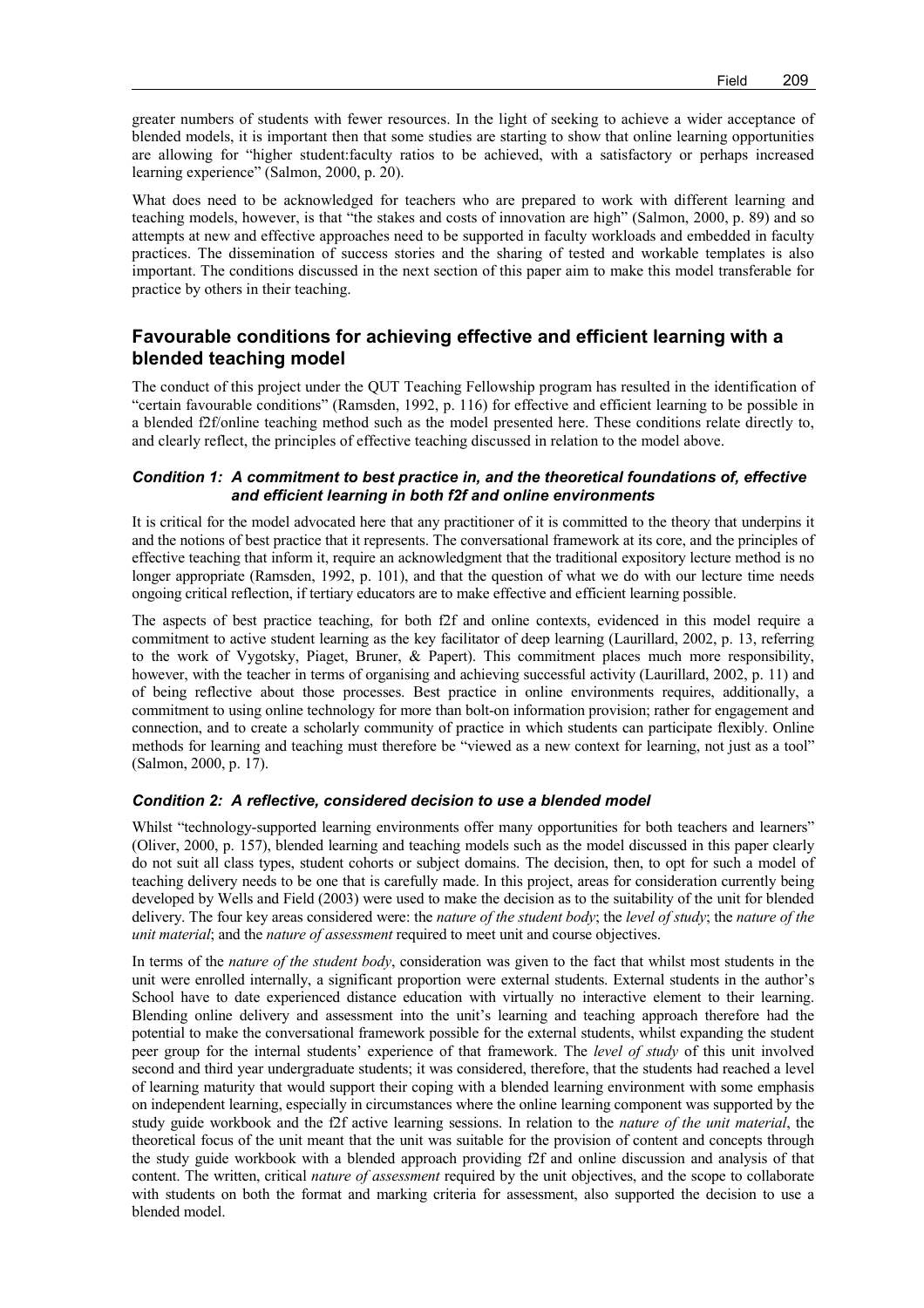#### *Condition 3: Explicit communication and collaboration with students*

It is an essential condition of achieving effective and efficient learning through this model that explicit communication and collaboration with students, about both the method (the pedagogical justifications and student-centred nature of the model) and aspects of assessment design, is prioritized. In this model the first lecture is intended to be used to systematically explain the teaching approach to students, to address their concerns and queries (Campbell-Gibson, 2000, p. 157), to discuss the benefits for students in terms of efficient and effective learning outcomes, and to connect learning design to learning aims and objectives in order to create strong contexts in which unit content, learning tasks and assessment items can have a clear sense of fit and purpose (Biggs, 1999; Mager, 1975).

This approach reflects the action research nature of the project, but also seeks actively to recognise that whilst a blended method caters for a wide range of student learning styles, it also provides significant challenges to some students. Making effective learning possible in a blended environment requires communication and interaction about these challenges, and a greater focus on clarifying what is expected of students. In this model student surveys and evaluations, and the collective learning contract were used to demonstrate a commitment to communication and collaboration with the students.

Other strategies to enhance communication included extensive use of online notices and emails in which attempts were made to replicate elements of f2f communication; for example, using a clear and energetic tone, and an engaging and enthusiastic writing style (Bender, 2003, p. 53, referring to TEDI, 2000). These communication issues are important in terms of motivating students (Wlodkowski, 1999, pp.  $9-10$ ) and creating a sense of connection and community. It is also important to note that communication with students in this blended model is facilitated and enhanced by the f2f component of the unit.

#### *Condition 4: Presence and interactive role of lecturer*

In both the f2f and online components of this blended model a key aspect of achieving effective and efficient learning relates to the active and involved role of the lecturer. This model is constructed around the presence of one lecturer working alone; that is, without the assistance of additional tutors or e-moderators (Salmon, 2000, p. 45). Therefore, the role of the lecturer is central to whether the model can make effective learning possible. Key roles of the lecturer in this model include communicating effectively with students (Salmon, 2000, p. 41); modeling effective approaches to learning (Bender, 2003, p. 54); facilitating and encouraging motivation (Wlodkowski, 1999; Donald, 1999, p. 27; Keller, 1987); personalising the learning experience (Bender, 2003, pp. 11, 31); and giving timely and appropriate feedback (Bender, 2003, p. 31). At the core of all these roles is a focus on attention to the student, and the encouragement and stimulation of their active learning in both the f2f classes and the online environment (Bender, 2003, pp. 12, 63).

While the importance of the lecturer's role in the facilitation of effective f2f learning activities is relatively clear, in terms of achieving effective learning in the online component of the model, the role of the lecturer takes on a particularly critical characteristic. It is significant for the online aspect of this approach that Slack, Beer, Armitt and Green (2003) found that online discussion can facilitate deep learning but only in circumstances of effective instructor facilitation and support. Salmon describes a lecturer's role in relation to online learning as being to "take control, make it good, make it real and make it worthwhile" (Salmon, 2000, p. 98). Bender warns that in online environments it is also important for the lecturer to work against deterrents for effective learning such as students feeling overwhelmed, and students facing technical difficulties (Bender, 2003, p. 31).

Of foundational importance is, of course, the design and maintenance of the online discussions (Barker, 2002; Salmon, 2003); these discussions require a strong structural design supported by a collegial environment where academic standards are modeled by the lecturer (Bender, 2003, p. 63). Further, in the online context a lecturer's provision of constructive, positive and timely feedback for students' work is of particular importance (Bender, 2003, p. 29). Also critical for achieving effective learning through online discussion, particularly where those discussions are threaded in a thematically distributed nonlinear asynchronous system, is the lecturer's role in ensuring that cohesiveness in the class, and meaningful communication, are not lost (Bender, 2003, p. 33). This requires intervention at critical points to pull together disparate strands of discussion and thought in order to mediate the learning experience (Bender, 2003, p. 33).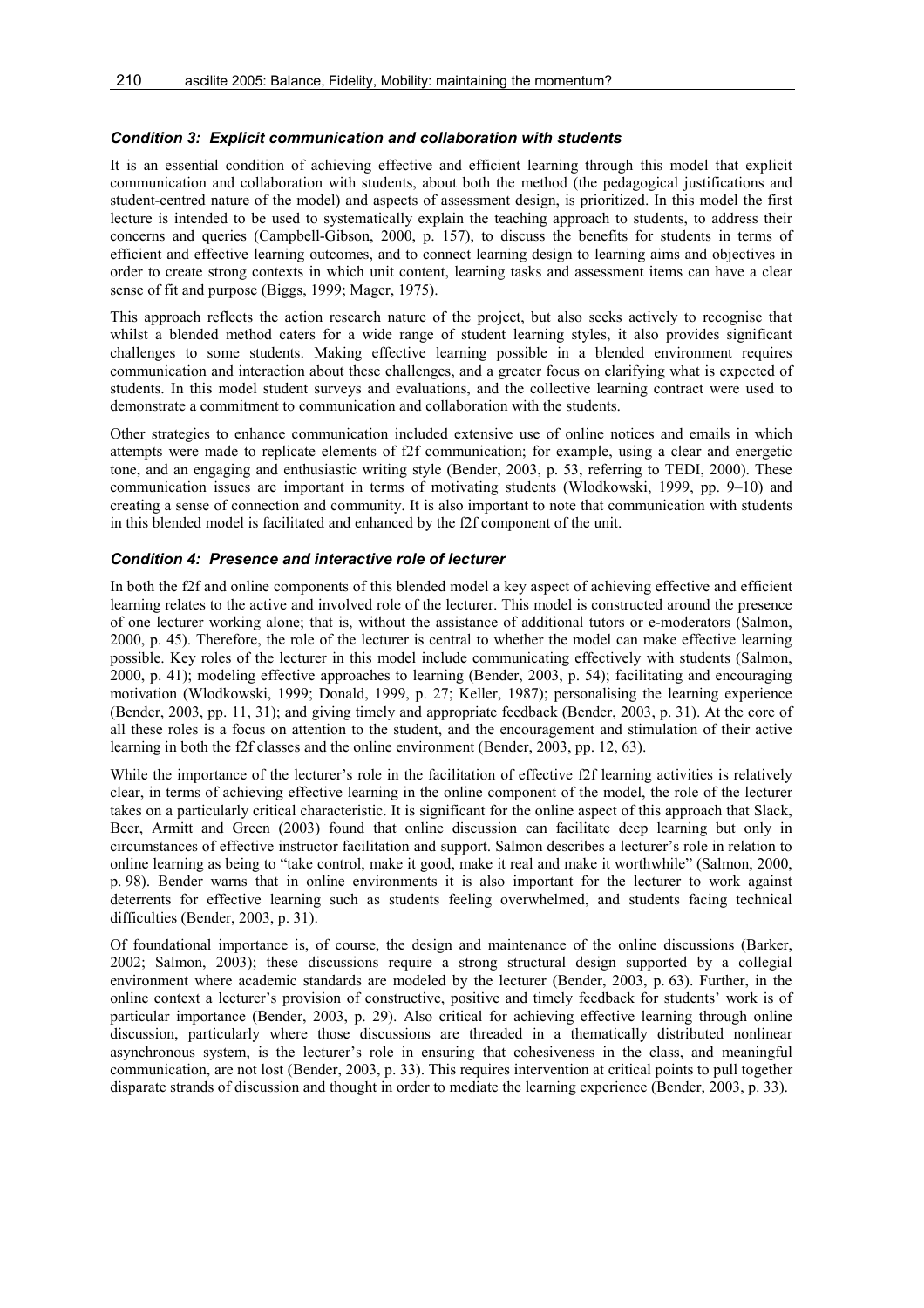#### *Condition 5: Using asynchronous online discussion*

The use of an asynchronous approach to the online discussion component of the model is considered important to achieving the aims of effectiveness and efficiency in student learning. It should be noted also, that particular benefits were apparent from the asynchronous discussions in this model because of the way in which they blended with the f2f component, and built on the workbook component, of the unit. Asynchronous discussion "involves a hybrid of familiar forms of communication" such that "the discursive style of the typical participant lies somewhere between the formality of the written word and the informality of the spokenî (Salmon, 2000, p. 18). This approach to online discussion can allow large groups to communicate in an orderly way (Preece, 2000) with many participants able to log on at one time (Salmon, 2000, p. 18), contributing in their own time and at their own pace. Asynchronous discussion is currently the most commonly used format for online discussion (Holmes, 2004, p. 2); and some take the view that the question is "not if, but how asynchronous e-learning systems should be used" (Hisham, Campton  $\&$ FitzGerald, 2004, p. 6).

The decision to use asynchronous online discussion in the design of this model was a response to the many positive characteristics of the process that allow for effective and efficient learning. For example, asynchronous discussions can provide more egalitarian conditions for participation (Bender, 2003, p. 65), are "less intrusive than face-to-face conversations" (Salmon, 2000, p. 18) and allow students significant flexibility to make decisions about "own time" learning (Holmes, 2004, p. 2); that is, when, where and how they will participate (Salmon, 2000, p. 18). Students can therefore choose to "take their time, (and) work when they are at their best" (Bender, 2003, p. 26). They can use the opportunity for additional reflection asynchronous approaches provide before making a contribution (Holmes, 2004, p. 2), an opportunity not present in the more spontaneous f2f environment of the classroom, or in synchronous online discussion. Students can also 'lurk' or 'browse' (that is, read without contributing) (Salmon, 2000, p. 19) until they feel ready or confident to participate. Although it is possible that the public and published nature of students' online mistakes, rudeness, or inconsistencies will be less easily forgiven than in a face-to-face setting (Salmon, 2000, p. 19), if asynchronous discussions are used to create "a forum for social bond formation" (Holmes, 2004, p. 2), as they were in this model, then a supportive learning environment develops where mistakes are allowed and expected and the exploration of ideas is encouraged. The discussions can therefore positively facilitate a collaborative approach to "the construction of new knowledge" (Holmes, 2004, p. 2).

#### *Condition 6: Assessment of online discussion*

It is considered critical to the efficacy of this model that the online component of the learning and teaching method is assessed. This is because, whilst the assessment of students is a difficult aspect of effective and efficient teaching, and might even sometimes be considered "a serious and often tragic enterprise" (Ramsden, 1992, p. 181), assessment is a process of critical importance in defining student approaches to learning (Biggs, 1999), and plays a prominent role in "influencing what students learn and the scope and extent of their learning" (Oliver, 2004, p. 6). Assessment is also a tool for teachers to understand better "exactly what students know and do not knowî (Ramsden, 1992, p. 182) so it can be used reflectively to improve our teaching and to make it more effective.

The decision to assess the online discussion component of the unit was based on a number of considerations, all of which were borne out by the successful nature of the online component of the model. Critically, it was considered important to use an assessment framework to demonstrate clearly to students that this activity was a positive strategy for effective and efficient student learning, and not merely an "endpoint of demonstration of performance or capability" (Oliver, 2004, p. 6). The framework was used therefore "as the servant rather than the master of the education processî (Ramsden, 1992, p. 186), and as an appropriate component of assessment design (Salmon, 2000, p. 93) in a unit where a key characteristic of student learning for 5 weeks of the semester was its flexible, online nature.

The decision to assess the online discussion component of the unit also came in part from reflection on, and response to, student feedback in the preceding years of the action research project, to the effect that students value more highly aspects of their learning that are assessed. Discussions with students in 2005 confirmed that this attitude was widely held in the student cohort, and that students receive the message from teachers that aspects of their learning are important, worthwhile and to be valued when they are assessed. In this way assessment of the online discussion was an important strategy to demonstrate to students the value and worth of the activity to their learning. It was also an important strategy in terms of encouraging student interest in and commitment to the intellectual challenge (Ramsden, 1992, p. 185) of the online learning process. Salmon's comment that "many course designers find that assessment is the engine that drives and motivates studentsî (Salmon, 2000, p. 93, referring to Brown, Bull and Race, 1999) is confirmed by the experiences in this project; as is Swan's experience of the successful motivational aspect of using compulsory assessment of an online task as encouragement and reward (Swan, 2004, p. 2).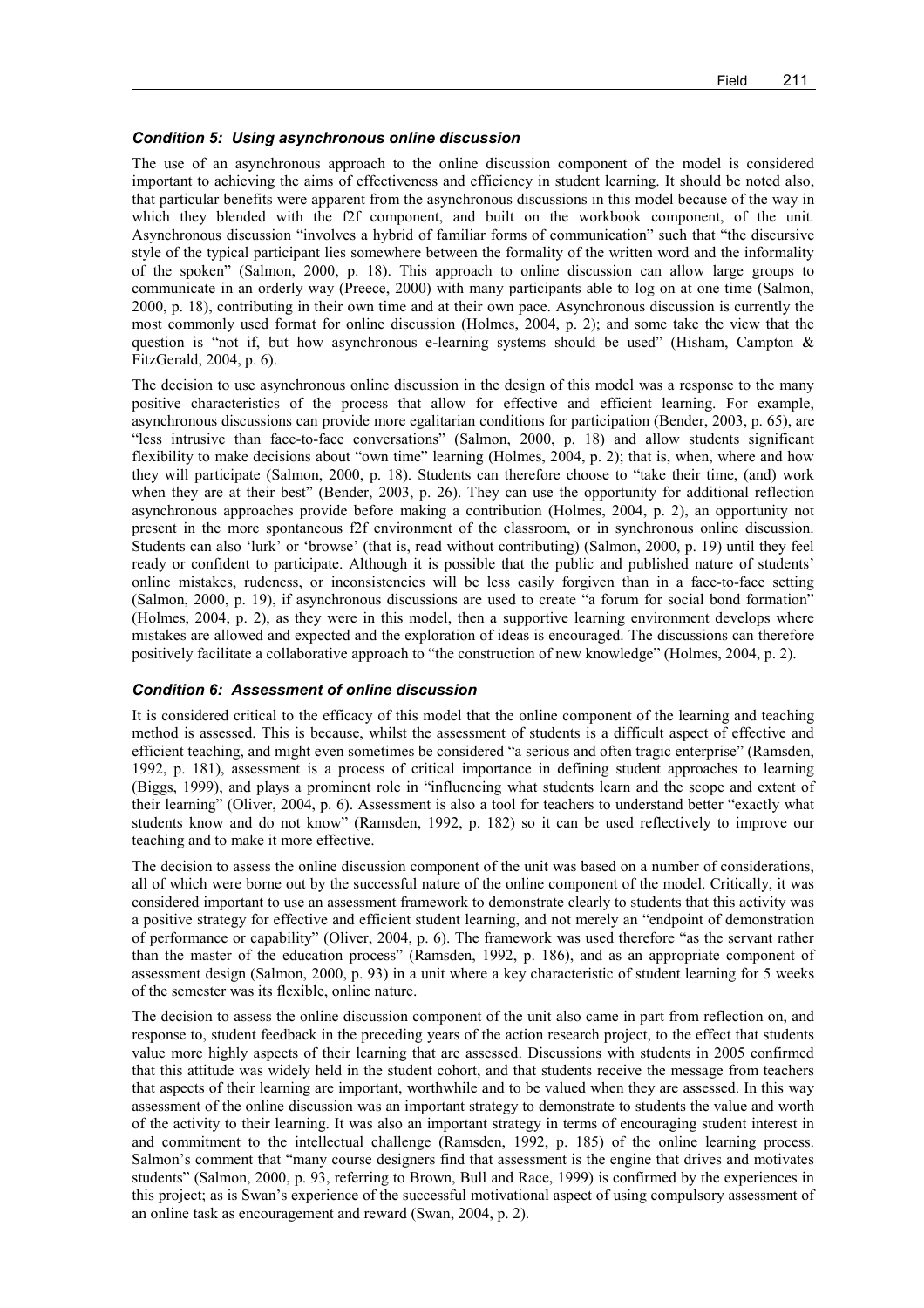#### *Condition 7: Supporting the f2f and online environments with a study guide workbook*

The anchor of the model was the study guide workbook, which provided detailed unit content in a relatively informal, conversational style that was integrated with thinking activities, and discussion points. This workbook was available in print and online and allowed students to engage optimally with the f2f and online activities – as these contexts played only a limited role in terms of information provision.

## **Conclusion**

Tertiary institutions in Australia are increasingly assuming "more accountability for their learning programs" (Oliver, 2004, p. 5) and students paying for their higher education opportunities are increasingly demanding an education that responds to their needs and contexts. As a result, models of learning and teaching in higher education that are focused on positive student learning outcomes, and on making effective and efficient learning possible for students, are replacing traditional approaches such as expository lectures.

The blended f2f/online teaching delivery model presented in this paper, and the 'favourable conditions' considered necessary for its effective practice, are grounded in teaching theory whilst responding to the realities of contemporary higher education and the changing demands of our students. The reflective, action research nature of the project behind this model means that it will continue to be actively reinterpreted and developed. To this end, the author welcomes critical feedback and comment that will help maximise both the benefits to students and academics through the model.

## **References**

Anderson, G., Boud, D., & Sampson, J. (1996). *Learning contracts.* London: Kogan Page.

- Barbera, E. (2004). Quality in virtual education environments. *British Journal of Educational Technology,*  35, 13–20.
- Barker, P. (2002). On being an online tutor. *Innovations in Education and Teaching International, 39*(1),  $3 - 13$
- Beard, R. (1976). *Teaching and learning in higher education* (3rd ed.). London: Penguin Education.
- Bender, T. (2003). *Discussion-based online teaching to enhance student learning: Theory, practice and assessment.* Virginia: Stylus Publishing.
- Biggs, J. (1999). *Teaching for quality learning at university.* Buckingham, UK: Society for Research in Higher Education & Open University Press.
- Bridgstock, M. (1995). *Teaching without lecturing: A description and analysis of an educational experiment.* Occasional Papers No.4. Brisbane: Griffith Institute for Higher Education, Griffith University.
- Brown, S., Bull, J., & Race, P. (1999). *Computer assisted assessment in higher education.* London: Kogan Page.
- Campbell-Gibson, C. (2000). The ultimate disorienting dilemma: The online learning community. In T. Evans & D. Nation (Eds.), *Changing university teaching* (pp. 133–146). London: Kogan Page.
- Cannon, R., & Newble, D. (2000). *A handbook for teachers in universities and colleges: A guide to improving teaching methods* (4th ed.). London: Kogan Page.
- Cannon, R A. (1988). *Lecturing HERDSA.* Green Guide No. 7. Sydney: Higher Education Research and Development Society of Australasia.
- Damoense, M. Y. (2003). Online learning: Implications for effective learning for higher education in South Africa. Australian Journal of Educational Technology, 19(1), 25-45. Retrieved from http://ascilite.org.au/ajet/ajet19/damoense.html
- Department of Education, Science and Training (DEST). (2002). *Universities online: A survey of online education services in Australia.* Occasional Paper Series. Retrieved from http://www.dest.gov.au/highered/occpaper/02a/02\_a.pdf
- Donald, J. G. (1999). Motivation for higher order learning. In M. Theall (Ed.), *Motivation from within: Approaches for encouraging faculty and students to excel.* New Direction for Teaching and Learning Series (No. 78, pp. 27–35). San Francisco: Jossey Bass.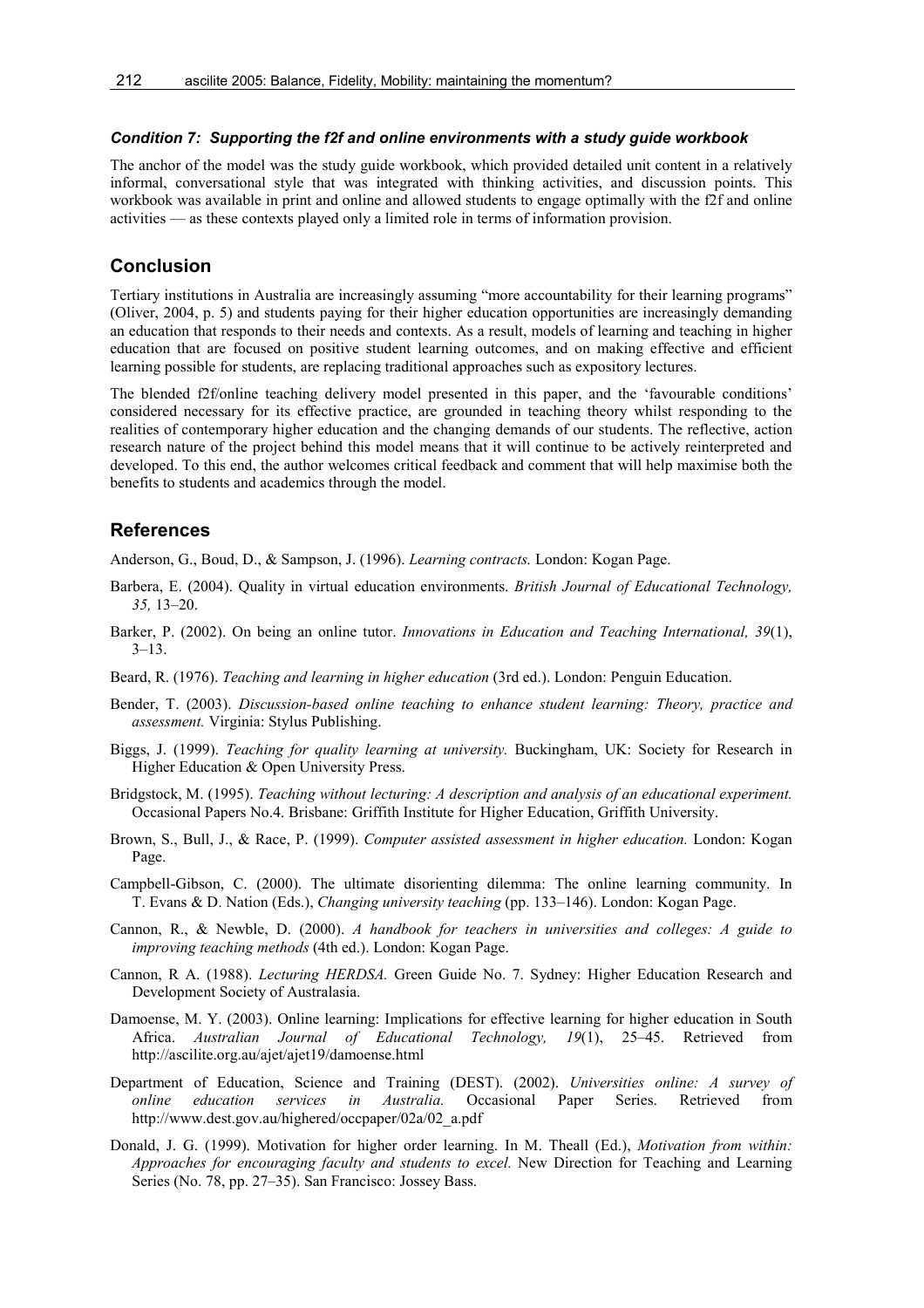- Dunkin, M. J. (1983). A review of research on lecturing. *Higher Education Research and Development, 2*(1), 63.
- Farber, M. (1968). *The foundations of phenomenography.* (n.p.): State University Press.
- Field, R. (2004, November 3). Student responses to an academic's search for a flexible-alternative-quality teaching delivery method. In *Proceedings of OLT 2004: Exploring integrated learning environments*. Retrieved from https://olt.qut.edu.au/udf/olt2004/index.cfm.
- Gibbs, G. (1982). *Twenty terrible reasons for lecturing.* SCEDSIR Occasional Paper (No. 6).
- Hativa, N. (2000). *Teaching for effective learning in higher education.* The Netherlands: Kluwer Academic Publishers.
- Hisham, N., Campton, P., & FitzGerald, D. (2004). A tale of two cities: A study on the satisfaction of asynchronous e-learning systems in two Australian universities. In *Beyond the comfort zone: Proceedings of ascilite 2004*. Retrieved from http://www.ascilite.org.au/conferences/perth04/procs/hisham.html
- Ho, S. (2002). Evaluating studentsí participation in on-line discussions. Paper presented at Ausweb 2002, Southern Cross University. Retrieved from http://ausweb.scu.edu.au/aw02/papers/refereed/ho/index.html
- Holmes, K. (2004). *Analysis of asynchronous online discussion using the SOLO taxonomy.* Australian Association for Educational Research Annual Conference, Melbourne. Retrieved from http://www.aare.edu.au/04pap/hol04863.pdf
- Keller, J. M. (1987). Strategies for stimulating the motivation to learn. *Performance and Instruction, 26*(8),  $1 - 7$ .
- Kemp, J. E., & Smellie, D. C. (1989). *Planning, producing, and using instructional media* (6th ed.). New York: Harper & Row.
- Kraft, R. G. (1990). Group-inquiry turns passive students active. In M. Weimer & R. A. Neff (Eds.), *Teaching college.* Madison, WI: Magna Publications.
- Laurillard, D. (1993). *Rethinking university teaching.* London: Kogan Page.
- Laurillard, D. (2002). *Rethinking university teaching: A conversational framework for the effective use of teaching technologies* (2nd ed.). London and New York: Routledge Falmer.
- Murphy, M. (1998). *Lecturing at university.* Perth: Paradigm Books & Curtin University.
- Oliver, R. (2000). Using new technologies to create learning partnerships. In T. Evans & D. Nation (Eds.), *Changing university teaching* (pp. 147–159). London: Kogan Page.
- Oliver, R. (2004). Moving beyond instructional comfort zones with online courses. In *Beyond the comfort zone: Proceedings of ascilite 2004*. Retrieved from http://www.ascilite.org.au/conferences/perth04/procs/oliver-r.html
- Preece, J. (2000). *Online communities: Supporting sociability and designing usability.* Chichester, UK: John Wiley & Sons.
- QUT Teaching Fellows. (2005). Retrieved from https://www.talss.qut.edu.au/service/ TEACHINGFELLOWS
- Ramsden, P. (1992). *Learning to teach in higher education*. London: Routledge.
- Salmon, G. (2000). E-moderating: The key to teaching and learning online. London: Kogan Page.
- Schrum, L., & Hong, S. (2002). Dimensions and strategies for online success: Voices from experienced educators. *Journal of Asynchronous Learning Networks*, 6(1), 57–67. Retrieved from http://www.sloan-c.org/publications/jaln/v6n1\_schrum.asp
- Sheffield, E. F. (Ed.). (1974). *Teaching in universities: No one way*. Montreal: Queen's University Press.
- Slack, F., Beer, M., Armitt, G., & Green, S. (2003). Assessment and learning outcomes: The evaluation of deep learning in an online course. *Journal of Information Technology Education, 2.*
- Swan, G. I. (2004). Online assessment and study. In *Beyond the comfort zone: Proceedings of ascilite 2004*. Retrieved from http://www.ascilite.org.au/conferences/perth04/procs/swan.html
- Teaching and Educational Development Institute (TEDI). (2002, March). Tertiary toolbox: Dealing with teaching anxiety. Brisbane: University of Queensland. Retrieved from http://www.tedi.uq.edu.au/teaching/TertiaryToolbox/TeachingAnxiety.html